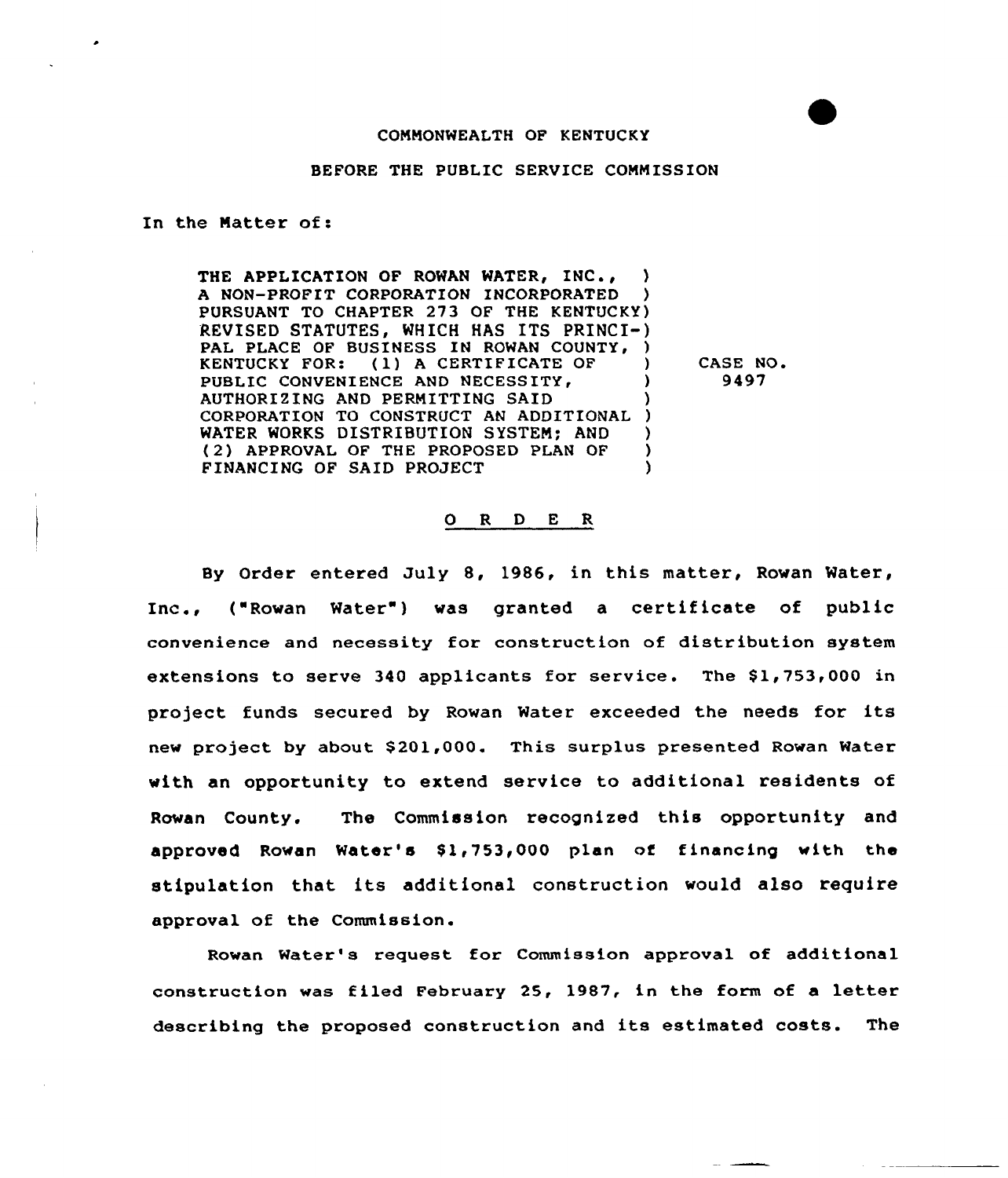construction approved by the Order entered July 8, 1986, is almost completed and the pipeline contractor for that work will, on the basis of a construction change order, perform the additional construction for the same unit prices as the completed work. The proposed construction vill extend water service to about 60 applicants located partly in the northern most and partly in the eastern most areas of Rowan County.

The construction plans and specifications prepared by Kennoy Engineers, Inc., of Lexington, Kentucky, ("Engineer") have been approved by the Division of Water of the Natural Resources and Environmental Protection Cabinet.

The Commission, sftet consideration of the record and the application filed February 25, 1987, is of the opinion and finds that:

1. Public convenience and necessity require that the construction proposed in the application and record be performed and that a certificate of public convenience and necessity be granted.

2. The proposed main extensions include approximately 63,500 feet of pipeline construction. Pipe diameter is primarily 4-inch; but the work also includes some 3-inch mains. Rowan Water is reminded that dead-end lengths of pipe sizes less than 3-inch are limited by <sup>807</sup> KAR 5:066 (ll) as follows: <sup>250</sup> feet for 2-inch, 200 feet for <sup>1</sup> 1/2-inch and 100 feet for l-inch.

3. The construction costs wi11 total about S163,000 and the project scope including contingencies, design fees, construction supervision and other indirect costs will total about \$201,000.

 $-2-$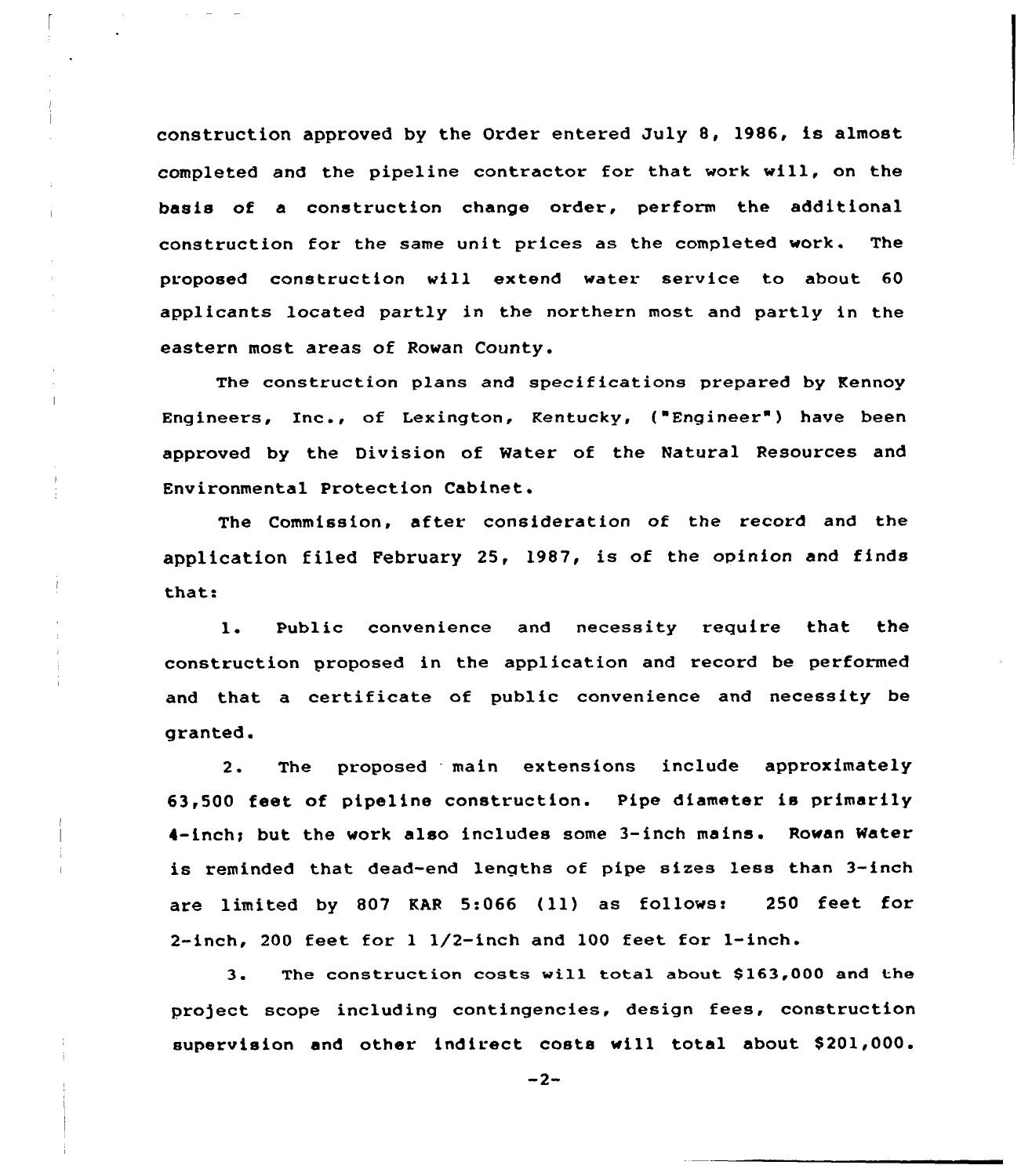The funds approved by Order entered July 8, 1986, will be adequate to pay for this work and should be approved for this purpose.

4. Any deviations from the construction herein approved which could adversely affect service to any customer should be done only with the prior approval of this Commission.

5. Rowan Water should furnish duly verified documentation of the total costs of this construction including all capitalized costs (engineering, legal, administrative, etc.) within <sup>60</sup> days of the date that construction is substantially completed. Said costs should be classified into appropriate plant accounts in accordance with the Vniform system of Accounts for water Utilities prescribed by this Commission.

6. Rowan Water should require the Engineer to provide full-time resident inspection under the general supervision of a professional engineer with a Kentucky registration in civil or mechanical engineering to ensure that the construction work is in conformance with the best practices of the construction trades involved in the project.

7. Rowan Water should require the Engineer to furnish a copy of the "as-built" drawings and a signed statement that the construction has been satisfactorily completed in accordance with the contract plans and specifications within 60 days of the date of substantial completion of this construction.

8. The funds remaining from those approved by the Order entered July 8, 1986, in this matter (approximately \$201,000) are the funds to be utilized by Rowan Water for financing the construction herein proposed. The use of said funds by Rowan

 $-3-$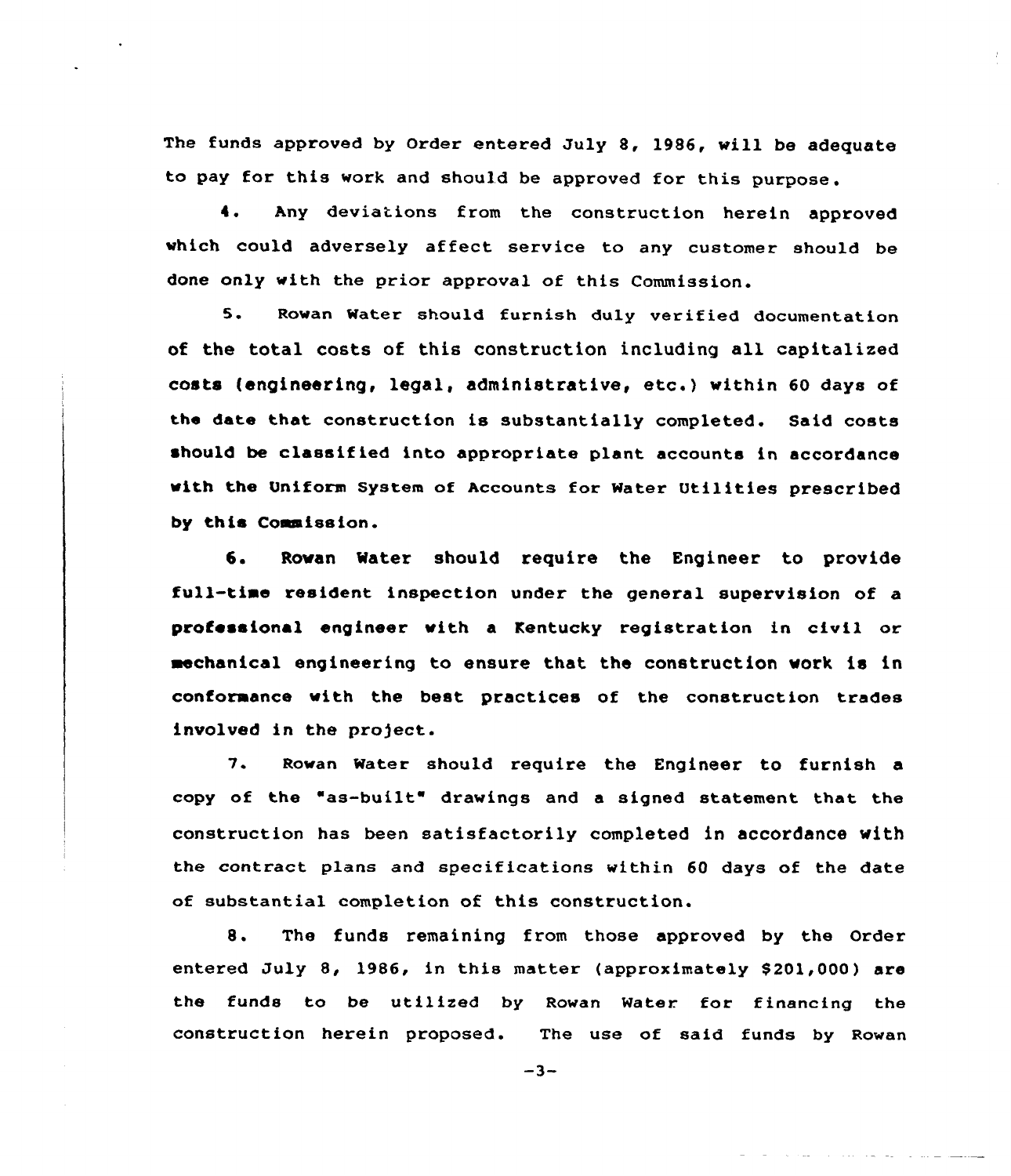Water for this purpose is for lawful objects within its corporate purposes, is necessary and appropriate for and consistent with the proper performance of its services to the public and will not impair its ability to perform these services, is reasonably necessary and appropriate for such purposes and should, therefore, be approved.

IT IS THEREFORE ORDERED that:

1. Rowan Water be and it hereby is granted <sup>a</sup> certificate of public convenience and necessity to proceed with the proposed construction as set forth in the plans and specifications of record filed February 25, l987.

2. Rowan Mater's method for financing the proposed construction be and it hereby is approved .

3. Rowan Water shall comply with all matters set out in Findings <sup>4</sup> through <sup>8</sup> herein as if the same were individually so ordered.

Nothing contained herein shall be deemed a warranty of the Commonwealth of Kentucky, or any agency thereof, of the financing authorized herein.

 $-4-$